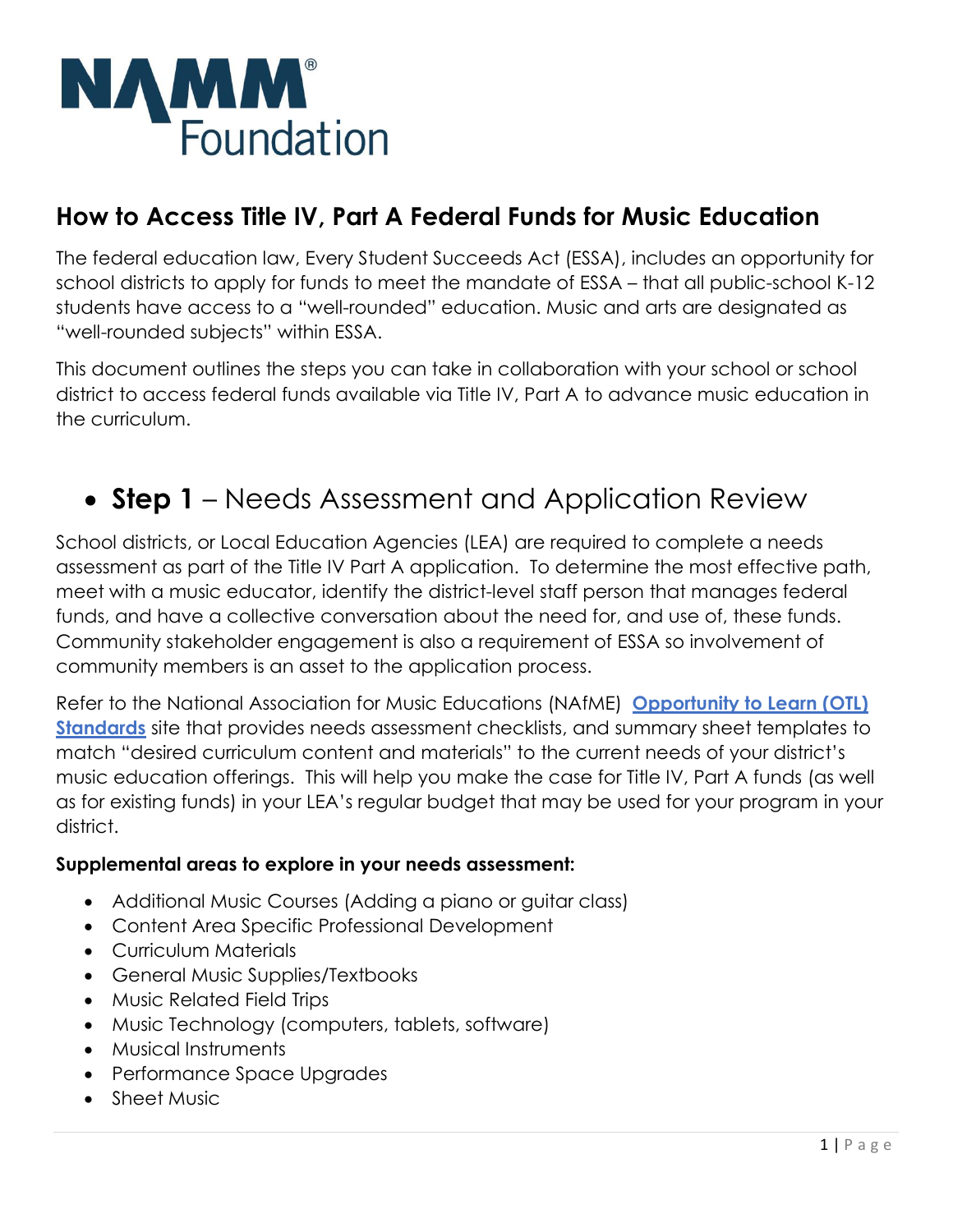

# • **Step 2** – Apply for Funding

School districts, or Local Education Agencies (LEA) will be required to complete a Consolidated Application describing the need for, and the proposed use of supplemental funds available via Title IV, Part A. Review your state Department of Education website or discuss the timeline with those in your school district handling federal funding for available information and application guidelines. Your state may also have an arts education consultant serving in your state department of education; this person may also be a member of **[SEADAE](http://www.seadae.org/)** – State Education Agency Director of Arts Education. Contact this person in your state for additional information.

### **Things to Consider:**

**You are competing for funds:** Music education won't be the only subject area requesting these funds, so it's important to do your research and provide a compelling argument that shows the value and need for your requests.

**Supplemental**: These federal funds are meant to be supplemental to local funds for education; they cannot be used to replace existing funding. You'll need to demonstrate the need for additional funding through the needs assessment and show that federal funds aren't replacing local funds. Requests should be considered supplemental or "above and beyond" what the school district currently provides for music education.

**One-time use:** A school district must submit a new application each year, and funding is not guaranteed as appropriations from the federal government can change year to year. As noted above, you are competing for funds with other subject areas and other needs in the school district, so making the case to use these funds for any program requiring an ongoing investment is not the best route.

**No effort wasted**: The needs assessment will highlight areas where improvement is needed to expand or strengthen the music education curriculum and provide wellrounded subject learning opportunities for all students. This documented rationale for expanded music learning opportunities can also strengthen local support for music education as well as bolster the reasons for requesting funds as part of the Federal Funds Consolidated Application.